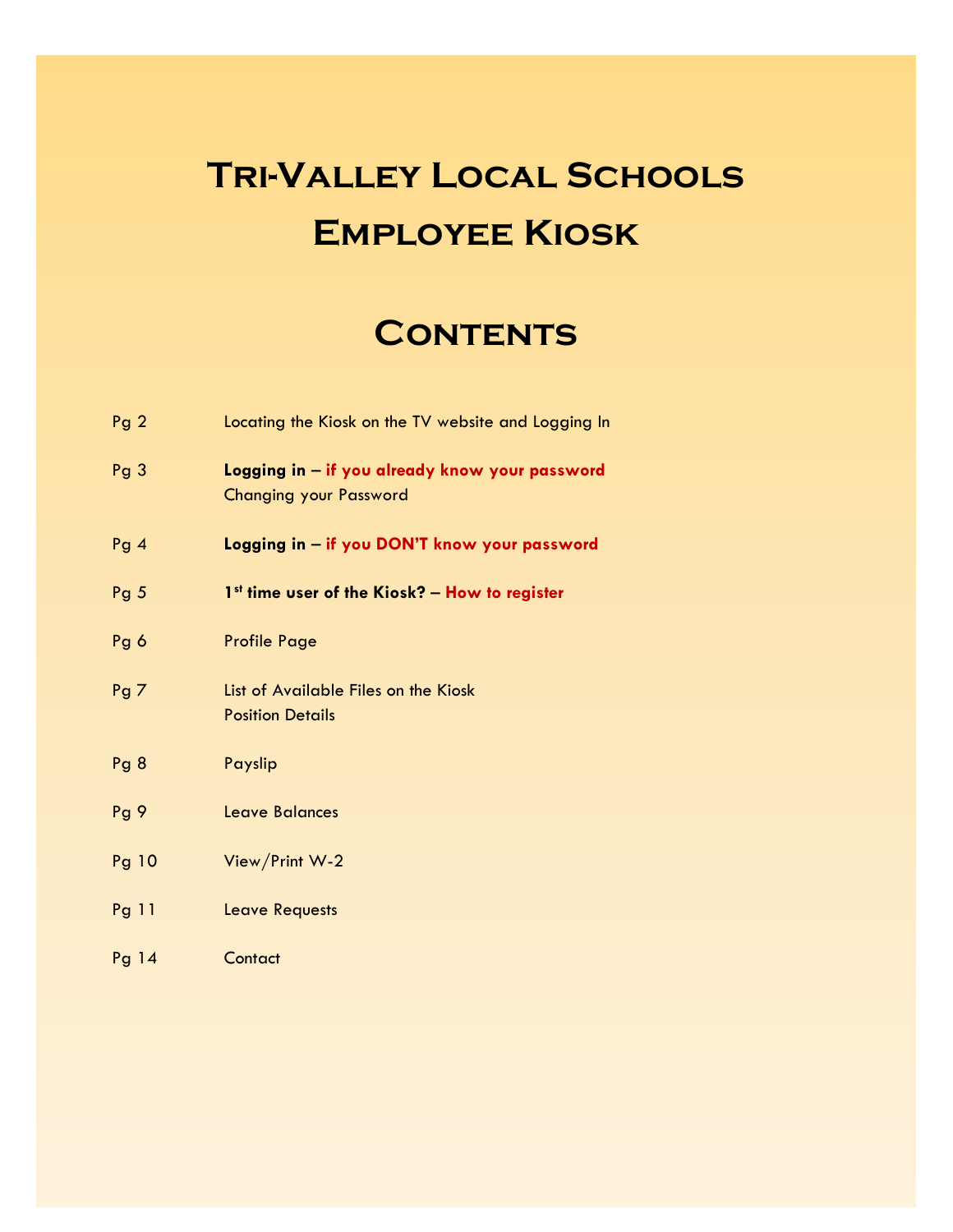# **Tri-Valley Local Schools Employee Kiosk**

The Employee Kiosk is a web-based program developed for our use by LACA. This site provides our employees with information and documentation of your past W-2's, Pay Checks, Leave Requests and Position Details. From this site you can look at/print any of these items. Since this is a web-based program, you can sign-in from home, work or even your phone.

## **Logging Into the Kiosk**

Go to the Tri-Valley Web Site Home Page at [www.tvschools.org](http://www.tvschools.org/)

Click on the yellow ribbon at the top where it says Employee Kiosk/LPDC

|      |            |                | Employee Kiosk/LPDC - | <b>Employee Records -</b> | <b>Staff Email -</b> | <b>Staff Progressbook -</b> |                   | Website Login - Search |                       |  |
|------|------------|----------------|-----------------------|---------------------------|----------------------|-----------------------------|-------------------|------------------------|-----------------------|--|
|      |            |                |                       |                           |                      |                             |                   |                        | <b>Stay Connected</b> |  |
|      |            |                |                       | Tri-Valley Local Schools  |                      |                             |                   |                        | $\rightarrow$         |  |
| Home | About Us - | Schools $\sim$ | Parents & Students +  | Athletics $\sim$          | <b>Downloads</b>     | <b>Links</b>                | <b>Employment</b> |                        |                       |  |
|      |            |                |                       |                           |                      |                             |                   |                        |                       |  |

This box will open . . .

| Employee                                            |  |
|-----------------------------------------------------|--|
| <b>Email Address</b>                                |  |
| Password                                            |  |
| Login                                               |  |
| First time using the Kiosk? Click here to register. |  |
| Forgot your Password? Click here to reset.          |  |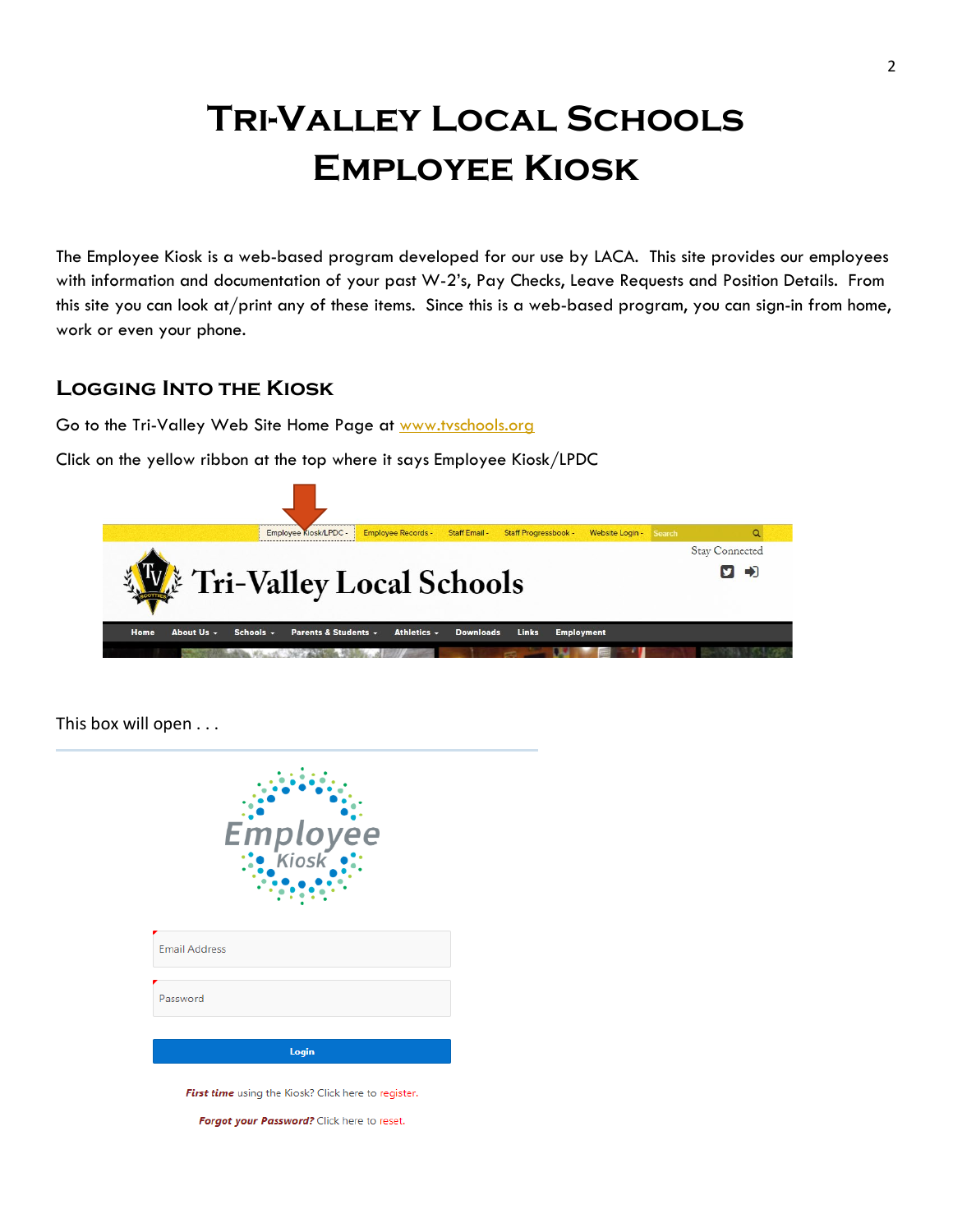## **If You Know Your Password**

If you have been using the Kiosk and know your password:

- 1. Enter your Tri-Valley email address. This will be the entire email (**including @tvschools.org**)
- 2. Enter your password and click on login

# **Note: We suggest you reset your password so that it is the same one you use to login to your email and/or into Records.**

| 丰            | <b>Employee</b><br>Kiosk            | To reset your password, follow the directions below                      |
|--------------|-------------------------------------|--------------------------------------------------------------------------|
| ◫            | <b>Employee Kiosk Documentation</b> | Once you log in - Click on Change Password in the box at the left of the |
| Ջ            | <b>Profile</b>                      | screen                                                                   |
| 모리           | <b>Position Details</b>             |                                                                          |
| <b>ROS</b>   | Payslip                             | Please enter old and new passwords.                                      |
| nilo.        | <b>Leave Balances</b>               | Old/Temporary Password                                                   |
|              | Pullet View/Print W-2               |                                                                          |
| 圉            | Leave Request                       | New Password (must be at least 8 characters)                             |
| 口。           | Leave Calendar(s)                   | <b>Re-Enter New Password</b>                                             |
| $\mathbb{C}$ | Change Password                     |                                                                          |
| ⊵            | Correspondence                      | <b>Change Password</b><br>Cancel                                         |
|              |                                     |                                                                          |

**Then enter your old password and new password in the appropriate boxes and click Change Password**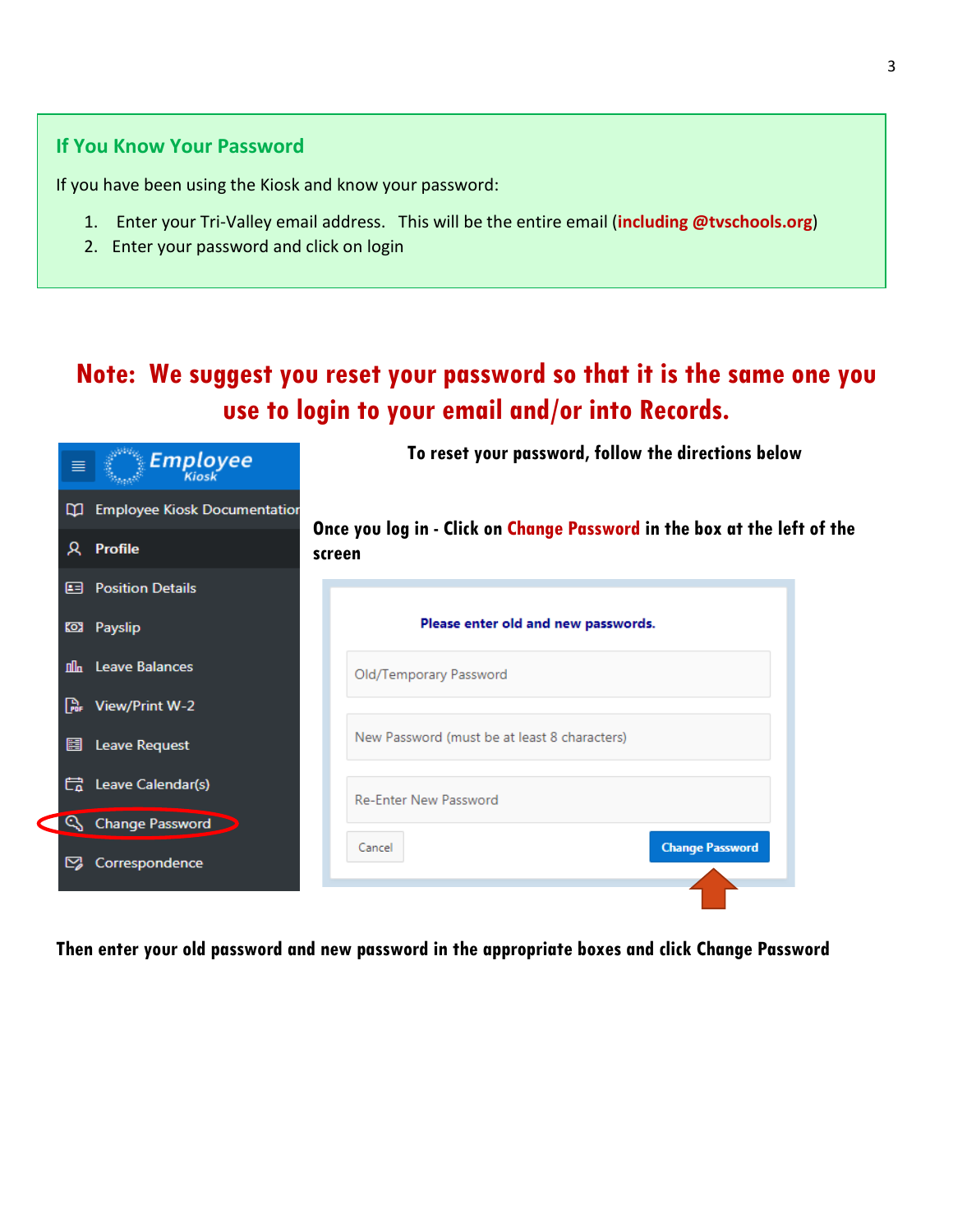| If You Can't Remember Your Password                                                                                                                                                       |
|-------------------------------------------------------------------------------------------------------------------------------------------------------------------------------------------|
| If you think you have been on the Kiosk in the past but cannot remember your password, click on                                                                                           |
| Forgot your Password? Click here to reset.                                                                                                                                                |
| The following screen will appear - you will enter your email address and then click on the Reset Password<br>button.                                                                      |
| To reset your password, please enter your Email Address and<br>click the Reset Password button.                                                                                           |
| <b>Email Address</b><br><b>Reset Password</b><br><b>Back to Login</b>                                                                                                                     |
| Once you click on Reset Password, you will receive an email giving you a temporary password. Go back to the<br>login page and use your email address and the temporary password to login. |

**You will then be asked to create a new password. WE SUGGEST YOU USE THE SAME PASSWORD YOU CURRENTLY USE TO SIGN IN TO YOUR EMAIL AND RECORDS ACCOUNTS.**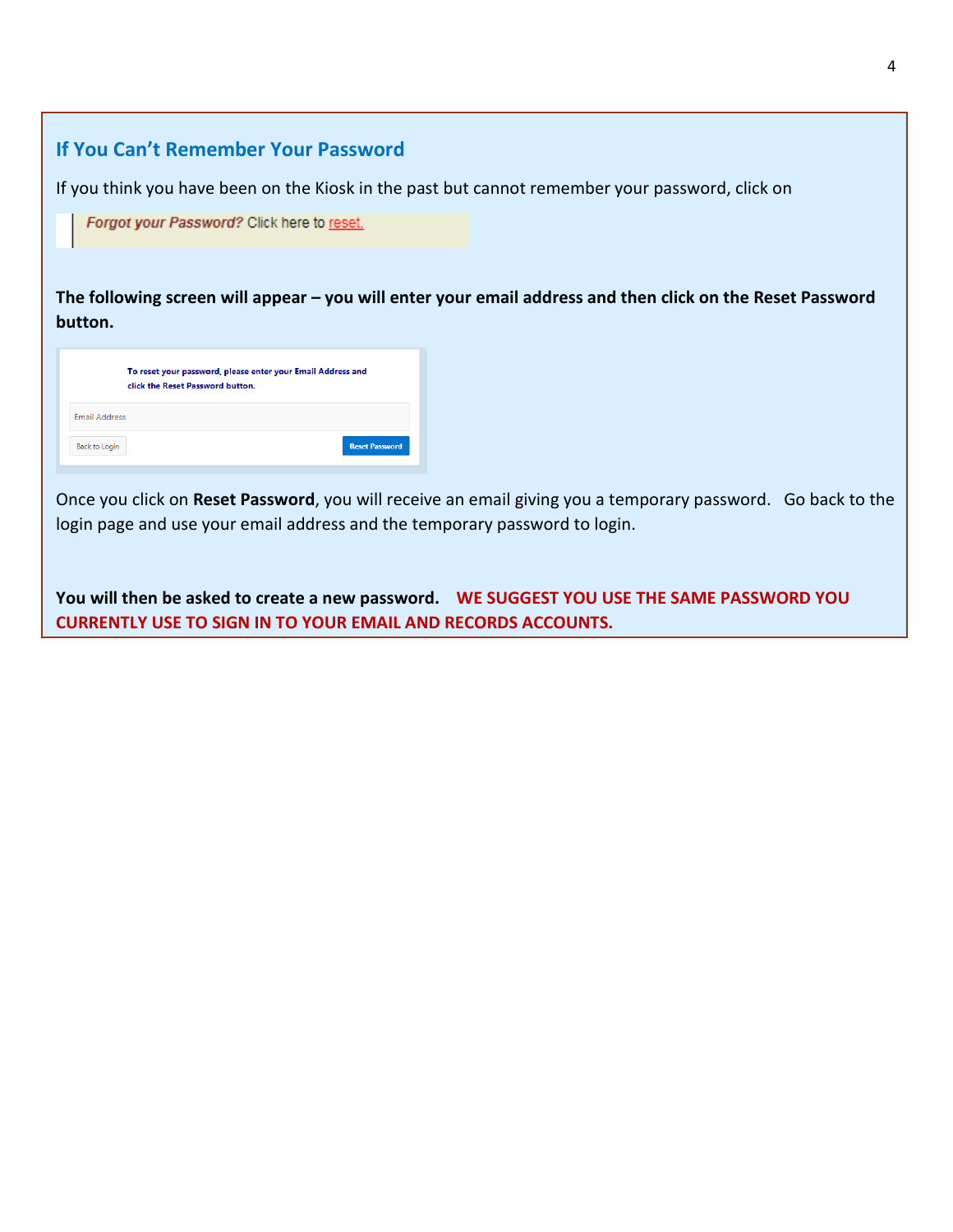| <b>First Time Using the Kiosk</b><br>If you think this is the first time you have used the Kiosk, you will need to register. Click on: |
|----------------------------------------------------------------------------------------------------------------------------------------|
| First time using the Kiosk? Click here to register.                                                                                    |
| The following screen will appear $-$ answer the questions and click on <b>Submit</b>                                                   |

|                                               |           | To register for the Employee Kiosk, please supply the following: |
|-----------------------------------------------|-----------|------------------------------------------------------------------|
| 1) The county in which your district resides, |           |                                                                  |
| 2) Your district's name,                      |           |                                                                  |
| 3) Your Employee Id or SSN,                   |           |                                                                  |
|                                               |           | 4) Your email address provided to you by your district.          |
|                                               |           |                                                                  |
| County<br>-- Select County --                 |           |                                                                  |
| District<br>-- Select District --             |           | $\checkmark$                                                     |
| Employee Id                                   | <b>OR</b> | SSN (no dashes)                                                  |
| Email                                         |           |                                                                  |
| Back to Login                                 |           | <b>Submit</b>                                                    |

You will then be asked to create a password.

**Note:** If you have been on the Kiosk in the past, you will receive a message that you already have an account. In that case, **use the directions to reset your password.**

**Again, it is best to use the same password as you do to log in to email & Records**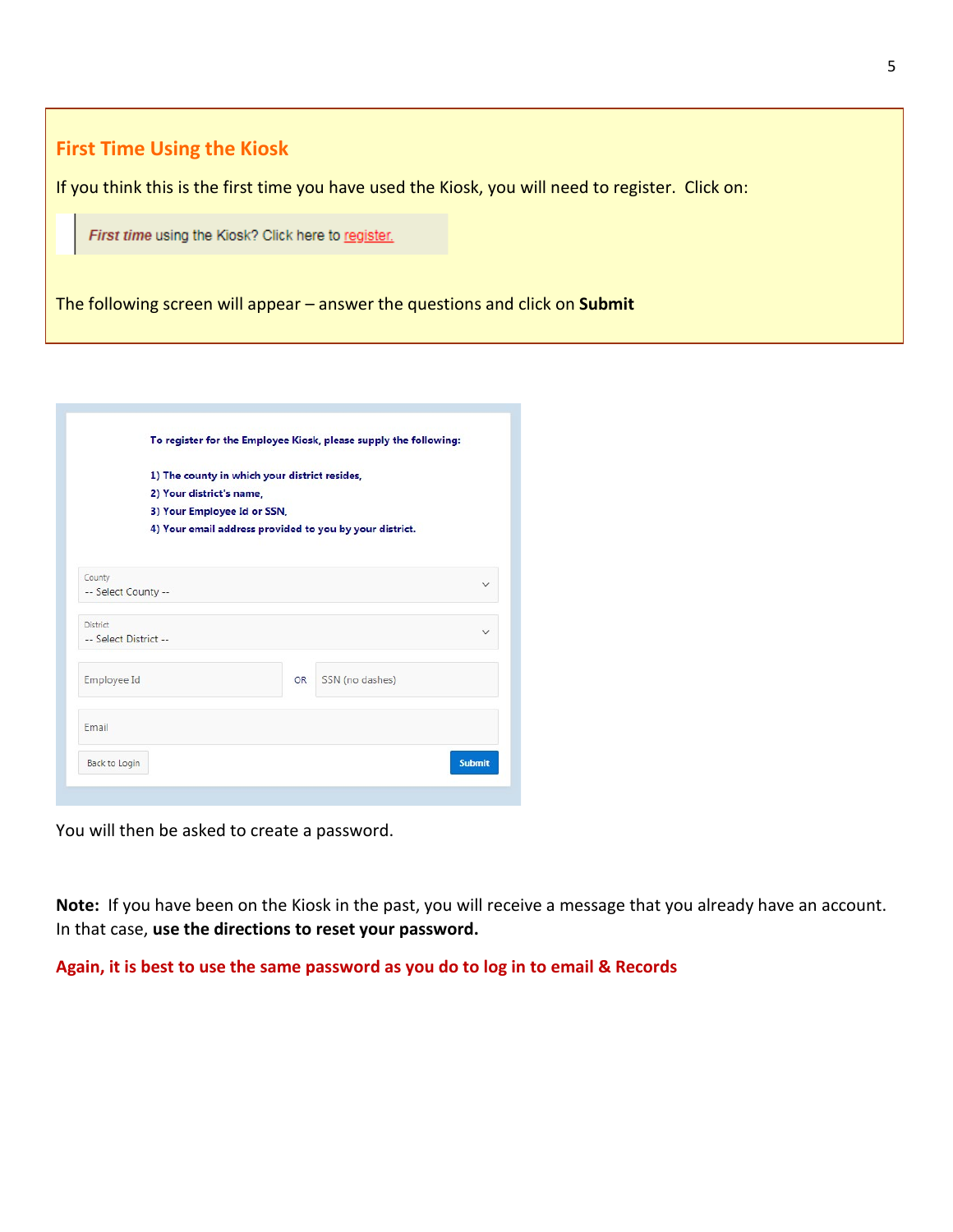Once you are in the Kiosk, an Employee Profile page will pop up

### **Profile**

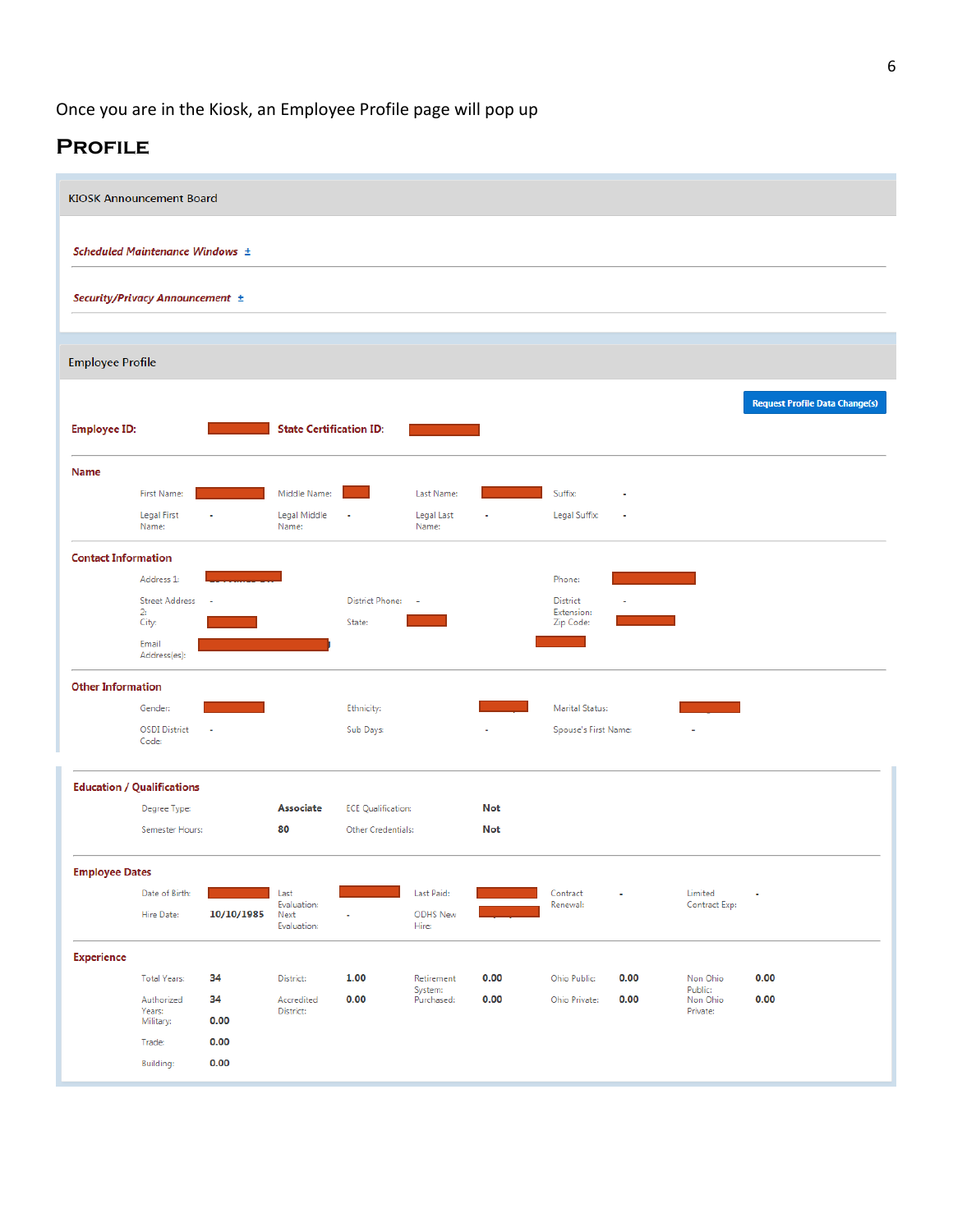

At the left side of the screen is a list of files/documents available in the Kiosk. You can click on any of these areas to view your documents.

# **The following are examples of each of these areas**

| <b>Current Positions</b> |                             |                     |                        |                            |                        |                                          |                          |
|--------------------------|-----------------------------|---------------------|------------------------|----------------------------|------------------------|------------------------------------------|--------------------------|
| <b>Job Title</b>         | <b>Calendar Start Date</b>  | <b>Job Status</b>   |                        |                            |                        |                                          |                          |
| <b>ADMIN SECRETARY</b>   | 08/07/2007                  | Active              | <b>Display Details</b> |                            |                        |                                          |                          |
|                          |                             |                     | $1 - 1$                |                            |                        |                                          |                          |
|                          |                             |                     |                        |                            |                        |                                          |                          |
| <b>Position Details</b>  |                             |                     |                        |                            |                        |                                          |                          |
|                          |                             |                     |                        |                            |                        |                                          |                          |
| Job Number 1             |                             |                     |                        |                            |                        |                                          |                          |
|                          |                             | <b>Job Title</b>    |                        | <b>Position Start Date</b> |                        |                                          | Job Status <b>Active</b> |
|                          |                             | <b>Building IRN</b> |                        |                            |                        | <b>Building Name Tri-Valley Local SD</b> |                          |
|                          | <b>Contract Amount</b>      |                     |                        |                            | Daily Or Hourly Hourly |                                          | Daily Or Hourly Rate     |
|                          | Hours In Work Day           |                     |                        |                            |                        |                                          |                          |
|                          |                             | Pay Per Period      |                        |                            | <b>Retire Hours</b>    |                                          |                          |
|                          | Work Days in Contract       |                     |                        | Calendar Start Date        |                        |                                          |                          |
|                          | Salary Schedule Step        |                     |                        |                            |                        |                                          |                          |
|                          | Salary Schedule Column      |                     |                        |                            |                        |                                          |                          |
|                          | Eligible for Sick Leave     |                     |                        |                            |                        |                                          |                          |
|                          | EligIble for Personal Leave |                     |                        |                            |                        |                                          |                          |
|                          |                             |                     |                        |                            |                        |                                          |                          |
|                          | EligIble for Vacation Leave |                     |                        |                            |                        |                                          |                          |

# **POSITION DETAIS**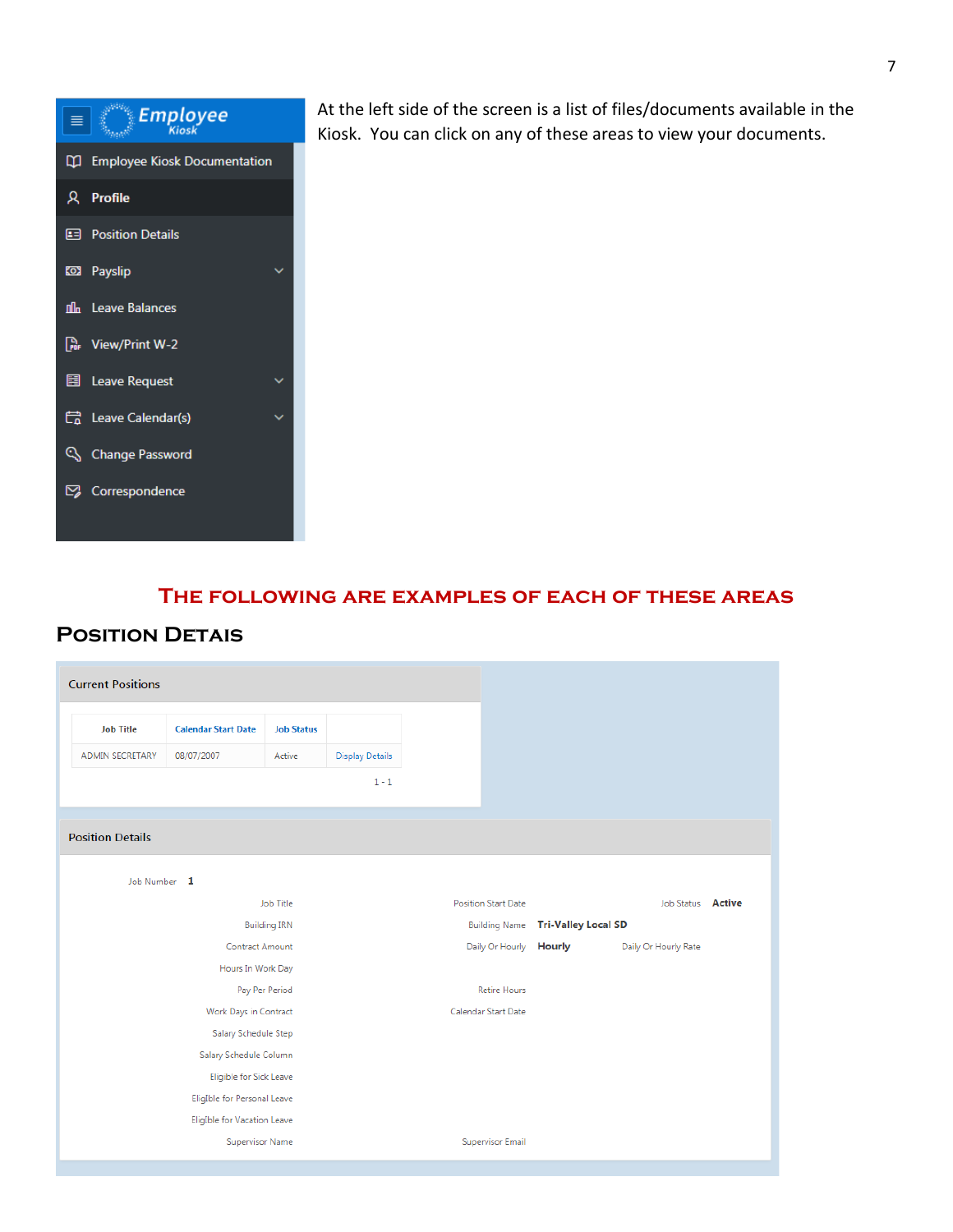### **Payslip**



You can choose to view, print, or download past Payslips from this screen by clicking on the appropriate pencil. Your current payslip is available to view as early as the Wednesday before the paydate.

If you click on "Payslip" a drop down menu will pop up.

#### Click on View/Print Pay Slip (PDF)

| <b>List of Available Payslips</b>   |                                   |                 |                               |
|-------------------------------------|-----------------------------------|-----------------|-------------------------------|
|                                     |                                   |                 |                               |
| $Q \vee$                            | Go                                |                 |                               |
| Actions $\vee$<br>15<br><b>Rows</b> |                                   |                 |                               |
|                                     |                                   |                 | 1 - 15 of 234 $( )$           |
| View and/or Print Payslip           | Download &<br><b>Save Payslip</b> | <b>Pay Date</b> | <b>Check</b><br><b>Number</b> |
| Ø                                   | Ø                                 | 12/20/2019      | 671118                        |
| Ø                                   | Ø                                 | 12/06/2019      | 670693                        |
| V                                   | Ø,                                | 11/22/2019      | 670262                        |
| Ø                                   | Ø                                 | 11/08/2019      | 669829                        |
| Ø                                   | Ø                                 | 10/25/2019      | 669403                        |
| Ø                                   | Ø                                 | 10/11/2019      | 668980                        |
| Ø                                   | Ø                                 | 09/27/2019      | 668565                        |
| Ø                                   | Ø                                 | 09/13/2019      | 668158                        |
| Ø                                   | Ø                                 | 08/30/2019      | 667773                        |
| Ø                                   | Ø                                 | 08/16/2019      | 667414                        |
| Ø                                   | Ø                                 | 08/02/2019      | 667017                        |
| Ø                                   | Ø                                 | 07/19/2019      | 666661                        |
| Ú,                                  | Ø                                 | 07/05/2019      | 666303                        |
| ×,                                  |                                   |                 |                               |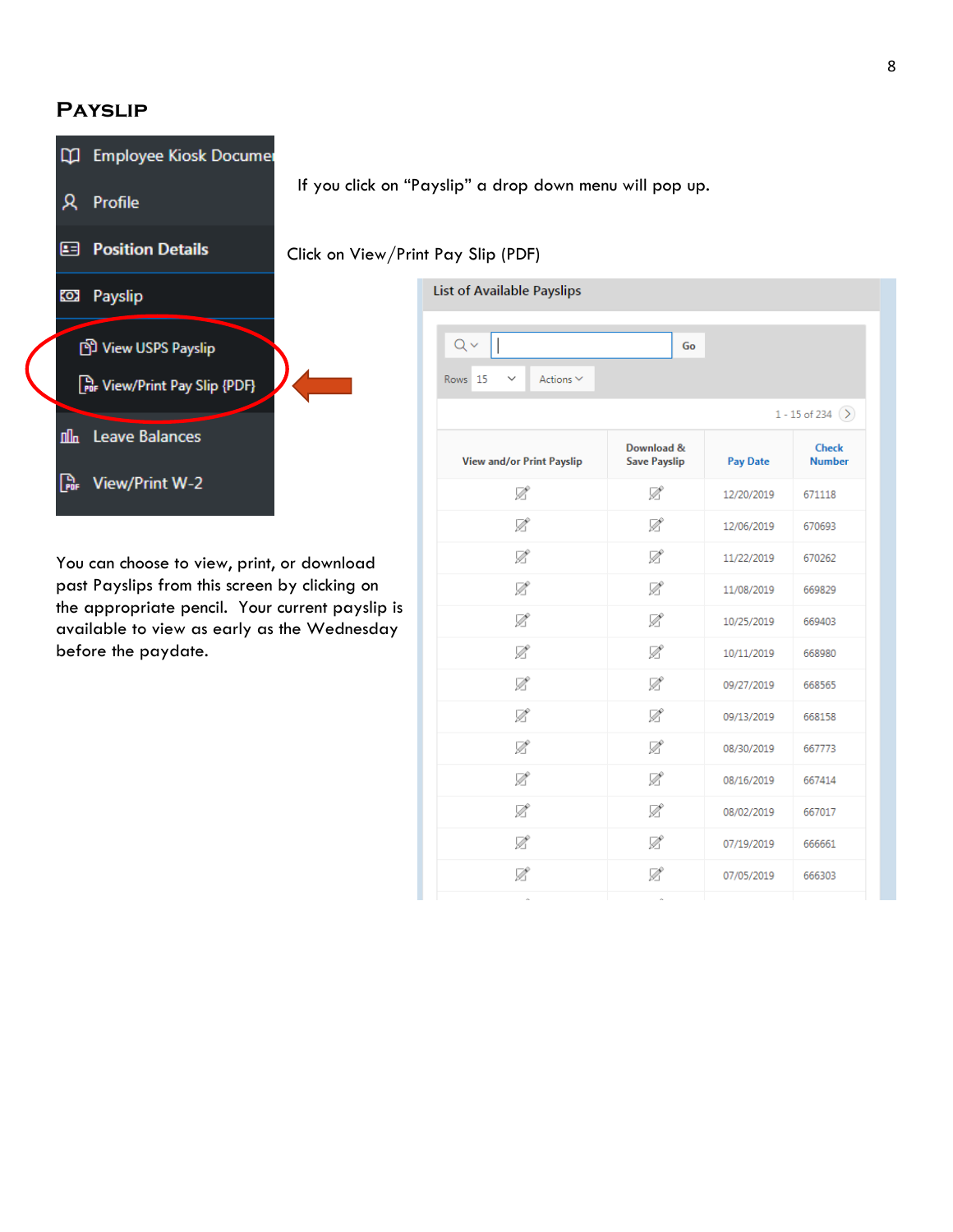# **Leave Balances**

| <b>Leave Balances</b>                                                                     |                                  |       |              |                | <b>Detail Leave Activ</b>    |
|-------------------------------------------------------------------------------------------|----------------------------------|-------|--------------|----------------|------------------------------|
|                                                                                           | <b>Monthly</b><br><b>Accrual</b> | Unit  | Accum<br>Max | <b>Balance</b> | $Q \vee$                     |
| Personal Leave                                                                            | N/A                              | Daily | 3.00         | 2.00           | $\overline{\mathbb{Y}}$      |
| Sick Leave                                                                                | 1.25                             | Daily | 260.00       | 186.25         | $\overline{\mathbf{Y}}$      |
| Vacation Leave                                                                            | 0.00                             | Daily | 0.00         | 0.00           | Category                     |
| NOTICE: Displayed Leave Balances may not reflect current activity due to delayed posting. |                                  |       |              | $1 - 3$        | Substituting<br>Substituting |
|                                                                                           |                                  |       |              |                | Substituting                 |
|                                                                                           |                                  |       |              |                | Sick                         |
|                                                                                           |                                  |       |              |                | Substituting                 |
|                                                                                           |                                  |       |              |                | Substituting                 |
|                                                                                           |                                  |       |              |                | Substituting                 |
|                                                                                           |                                  |       |              |                | Substituting                 |
|                                                                                           |                                  |       |              |                | Substituting                 |
|                                                                                           |                                  |       |              |                | Substituting                 |
|                                                                                           |                                  |       |              |                | Substituting                 |
|                                                                                           |                                  |       |              |                | Substituting                 |
|                                                                                           |                                  |       |              |                | Substituting                 |
|                                                                                           |                                  |       |              |                | Substituting                 |
|                                                                                           |                                  |       |              |                | Substituting                 |
|                                                                                           |                                  |       |              |                | Substituting                 |
|                                                                                           |                                  |       |              |                | Substituting                 |

| $Q \vee$<br>100<br>Actions $\vee$<br><b>Rows</b><br>Go<br>ᢦ<br>Activity Date = $01/01/2000$<br>×<br>v<br>$\overline{\mathsf{Y}}$<br>Activity Date between 01/01/2000 and 01/31/2000<br>×<br><b>Job No</b><br><b>Trans Type</b><br><b>Length Of Absence</b><br><b>Unit</b><br><b>Activity Date</b><br>Category<br>1<br>Attendance<br>$\overline{2}$<br>Hourly<br>06/03/2015<br>Substituting<br>Attendance<br>Substituting<br>1<br>3.5<br>Hourly<br>06/03/2015<br>Substituting<br>1<br>Attendance<br>1.5<br>Hourly<br>06/02/2015<br>Accumulation<br>Sick<br>0<br>1.25<br>Daily<br>06/01/2015<br>Attendance<br>Substituting<br>1<br>1.5<br>Hourly<br>06/01/2015<br>$\mathbf{1}$<br>Attendance<br>Substituting<br>2.5<br>Hourly<br>06/01/2015<br>Attendance<br>Substituting<br>1<br>4.5<br>Hourly<br>05/30/2015<br>1<br>Attendance<br>3<br>Substituting<br>Hourly<br>05/30/2015<br>1<br>Attendance<br>$\overline{2}$<br>Substituting<br>Hourly<br>05/29/2015<br>1<br>Attendance<br>$\overline{2}$<br>Substituting<br>Hourly<br>05/29/2015<br>1<br>Attendance<br>2<br>Substituting<br>Hourly<br>05/28/2015<br>1<br>Attendance<br>$\overline{a}$<br>Substituting<br>Hourly<br>05/28/2015<br>1<br>Attendance<br>$\overline{2}$<br>Substituting<br>Hourly<br>05/27/2015<br>1<br>Attendance<br>2.5<br>Hourly<br>Substituting<br>05/27/2015<br>$\mathbf{1}$<br>Attendance<br>$\overline{2}$<br>05/26/2015<br>Substituting<br>Hourly<br>$\mathbf{1}$<br>Attendance<br>5<br>Hourly<br>Substituting<br>05/25/2015<br>Substituting<br>1.<br>Attendance<br>3<br>05/25/2015<br>Hourly<br>Accumulation<br>1.25<br><b>Sick</b><br>0<br>Daily<br>05/01/2015 | tail Leave Activity |  |  |  |
|------------------------------------------------------------------------------------------------------------------------------------------------------------------------------------------------------------------------------------------------------------------------------------------------------------------------------------------------------------------------------------------------------------------------------------------------------------------------------------------------------------------------------------------------------------------------------------------------------------------------------------------------------------------------------------------------------------------------------------------------------------------------------------------------------------------------------------------------------------------------------------------------------------------------------------------------------------------------------------------------------------------------------------------------------------------------------------------------------------------------------------------------------------------------------------------------------------------------------------------------------------------------------------------------------------------------------------------------------------------------------------------------------------------------------------------------------------------------------------------------------------------------------------------------------------------------------------------------------------------------------------------|---------------------|--|--|--|
|                                                                                                                                                                                                                                                                                                                                                                                                                                                                                                                                                                                                                                                                                                                                                                                                                                                                                                                                                                                                                                                                                                                                                                                                                                                                                                                                                                                                                                                                                                                                                                                                                                          |                     |  |  |  |
|                                                                                                                                                                                                                                                                                                                                                                                                                                                                                                                                                                                                                                                                                                                                                                                                                                                                                                                                                                                                                                                                                                                                                                                                                                                                                                                                                                                                                                                                                                                                                                                                                                          |                     |  |  |  |
|                                                                                                                                                                                                                                                                                                                                                                                                                                                                                                                                                                                                                                                                                                                                                                                                                                                                                                                                                                                                                                                                                                                                                                                                                                                                                                                                                                                                                                                                                                                                                                                                                                          |                     |  |  |  |
|                                                                                                                                                                                                                                                                                                                                                                                                                                                                                                                                                                                                                                                                                                                                                                                                                                                                                                                                                                                                                                                                                                                                                                                                                                                                                                                                                                                                                                                                                                                                                                                                                                          |                     |  |  |  |
|                                                                                                                                                                                                                                                                                                                                                                                                                                                                                                                                                                                                                                                                                                                                                                                                                                                                                                                                                                                                                                                                                                                                                                                                                                                                                                                                                                                                                                                                                                                                                                                                                                          |                     |  |  |  |
|                                                                                                                                                                                                                                                                                                                                                                                                                                                                                                                                                                                                                                                                                                                                                                                                                                                                                                                                                                                                                                                                                                                                                                                                                                                                                                                                                                                                                                                                                                                                                                                                                                          |                     |  |  |  |
|                                                                                                                                                                                                                                                                                                                                                                                                                                                                                                                                                                                                                                                                                                                                                                                                                                                                                                                                                                                                                                                                                                                                                                                                                                                                                                                                                                                                                                                                                                                                                                                                                                          |                     |  |  |  |
|                                                                                                                                                                                                                                                                                                                                                                                                                                                                                                                                                                                                                                                                                                                                                                                                                                                                                                                                                                                                                                                                                                                                                                                                                                                                                                                                                                                                                                                                                                                                                                                                                                          |                     |  |  |  |
|                                                                                                                                                                                                                                                                                                                                                                                                                                                                                                                                                                                                                                                                                                                                                                                                                                                                                                                                                                                                                                                                                                                                                                                                                                                                                                                                                                                                                                                                                                                                                                                                                                          |                     |  |  |  |
|                                                                                                                                                                                                                                                                                                                                                                                                                                                                                                                                                                                                                                                                                                                                                                                                                                                                                                                                                                                                                                                                                                                                                                                                                                                                                                                                                                                                                                                                                                                                                                                                                                          |                     |  |  |  |
|                                                                                                                                                                                                                                                                                                                                                                                                                                                                                                                                                                                                                                                                                                                                                                                                                                                                                                                                                                                                                                                                                                                                                                                                                                                                                                                                                                                                                                                                                                                                                                                                                                          |                     |  |  |  |
|                                                                                                                                                                                                                                                                                                                                                                                                                                                                                                                                                                                                                                                                                                                                                                                                                                                                                                                                                                                                                                                                                                                                                                                                                                                                                                                                                                                                                                                                                                                                                                                                                                          |                     |  |  |  |
|                                                                                                                                                                                                                                                                                                                                                                                                                                                                                                                                                                                                                                                                                                                                                                                                                                                                                                                                                                                                                                                                                                                                                                                                                                                                                                                                                                                                                                                                                                                                                                                                                                          |                     |  |  |  |
|                                                                                                                                                                                                                                                                                                                                                                                                                                                                                                                                                                                                                                                                                                                                                                                                                                                                                                                                                                                                                                                                                                                                                                                                                                                                                                                                                                                                                                                                                                                                                                                                                                          |                     |  |  |  |
|                                                                                                                                                                                                                                                                                                                                                                                                                                                                                                                                                                                                                                                                                                                                                                                                                                                                                                                                                                                                                                                                                                                                                                                                                                                                                                                                                                                                                                                                                                                                                                                                                                          |                     |  |  |  |
|                                                                                                                                                                                                                                                                                                                                                                                                                                                                                                                                                                                                                                                                                                                                                                                                                                                                                                                                                                                                                                                                                                                                                                                                                                                                                                                                                                                                                                                                                                                                                                                                                                          |                     |  |  |  |
|                                                                                                                                                                                                                                                                                                                                                                                                                                                                                                                                                                                                                                                                                                                                                                                                                                                                                                                                                                                                                                                                                                                                                                                                                                                                                                                                                                                                                                                                                                                                                                                                                                          |                     |  |  |  |
|                                                                                                                                                                                                                                                                                                                                                                                                                                                                                                                                                                                                                                                                                                                                                                                                                                                                                                                                                                                                                                                                                                                                                                                                                                                                                                                                                                                                                                                                                                                                                                                                                                          |                     |  |  |  |
|                                                                                                                                                                                                                                                                                                                                                                                                                                                                                                                                                                                                                                                                                                                                                                                                                                                                                                                                                                                                                                                                                                                                                                                                                                                                                                                                                                                                                                                                                                                                                                                                                                          |                     |  |  |  |
|                                                                                                                                                                                                                                                                                                                                                                                                                                                                                                                                                                                                                                                                                                                                                                                                                                                                                                                                                                                                                                                                                                                                                                                                                                                                                                                                                                                                                                                                                                                                                                                                                                          |                     |  |  |  |
|                                                                                                                                                                                                                                                                                                                                                                                                                                                                                                                                                                                                                                                                                                                                                                                                                                                                                                                                                                                                                                                                                                                                                                                                                                                                                                                                                                                                                                                                                                                                                                                                                                          |                     |  |  |  |
|                                                                                                                                                                                                                                                                                                                                                                                                                                                                                                                                                                                                                                                                                                                                                                                                                                                                                                                                                                                                                                                                                                                                                                                                                                                                                                                                                                                                                                                                                                                                                                                                                                          |                     |  |  |  |
|                                                                                                                                                                                                                                                                                                                                                                                                                                                                                                                                                                                                                                                                                                                                                                                                                                                                                                                                                                                                                                                                                                                                                                                                                                                                                                                                                                                                                                                                                                                                                                                                                                          |                     |  |  |  |

This screen shows the balances of your leave – and how it has accumulated. Also listed here is anything entered for attendance such as overtime, bus trips, summer school, tutoring, etc.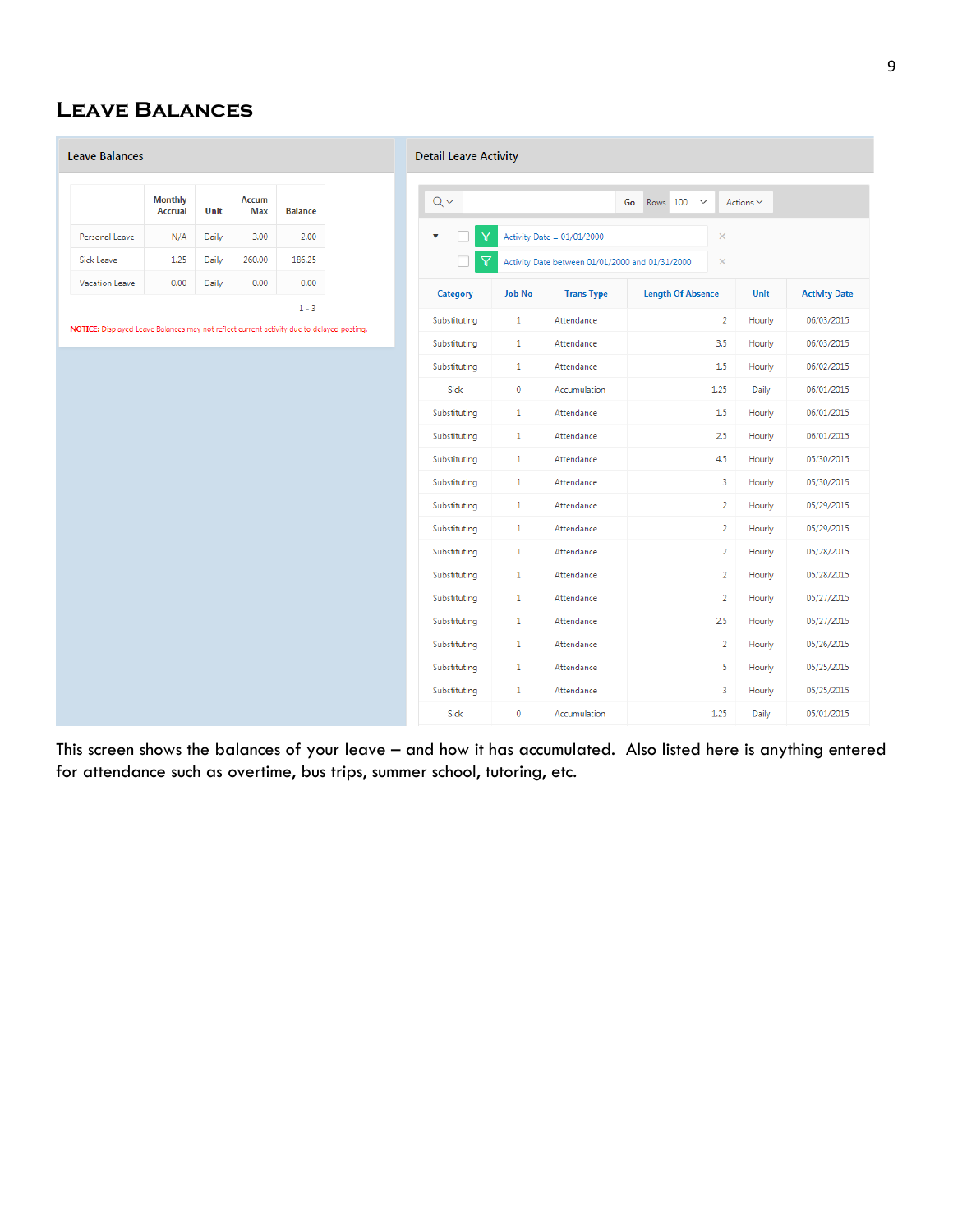## **View/Print W-2**

| List of Available W-2 Wage and Tax Statements |                    |                         |                       |  |  |  |  |
|-----------------------------------------------|--------------------|-------------------------|-----------------------|--|--|--|--|
| $Q \vee$                                      | Go                 | Rows 50<br>$\checkmark$ | Actions $\vee$        |  |  |  |  |
|                                               |                    |                         | $1 - 10$ of $10$      |  |  |  |  |
| <b>View and/or Print W2</b>                   | Download & Save W2 | <b>Tax Year</b>         | <b>Control Number</b> |  |  |  |  |
| Ø                                             | Ø                  | 2018                    | 0000402               |  |  |  |  |
| Ø                                             | Ø                  | 2017                    | 0000396               |  |  |  |  |
| Ø                                             | Ø                  | 2016                    | 0000380               |  |  |  |  |
| Ø                                             | Ø                  | 2015                    | 0000391               |  |  |  |  |
| Ø                                             | Ø                  | 2014                    | 0000392               |  |  |  |  |
| Ø                                             | Ø                  | 2013                    | 0000246               |  |  |  |  |
| Ø                                             | Ø                  | 2012                    | 0000132               |  |  |  |  |
| Ø                                             | Ø                  | 2011                    | 0000142               |  |  |  |  |
| Ø                                             | Ø                  | 2010                    | 0000146               |  |  |  |  |
| Ø                                             | Ø                  | 2009                    | 0000155               |  |  |  |  |
|                                               |                    |                         | $1 - 10$ of $10$      |  |  |  |  |

Adobe Reader  $\otimes$  must be installed to view the W2s Click here to Download and Install Adobe Reader ©

You can choose to view, print, or download past W-2 information from this screen by clicking on the appropriate pencil. A copy of your W-2 documentation for taxes will appear (this will look exactly like the current one you get on paper).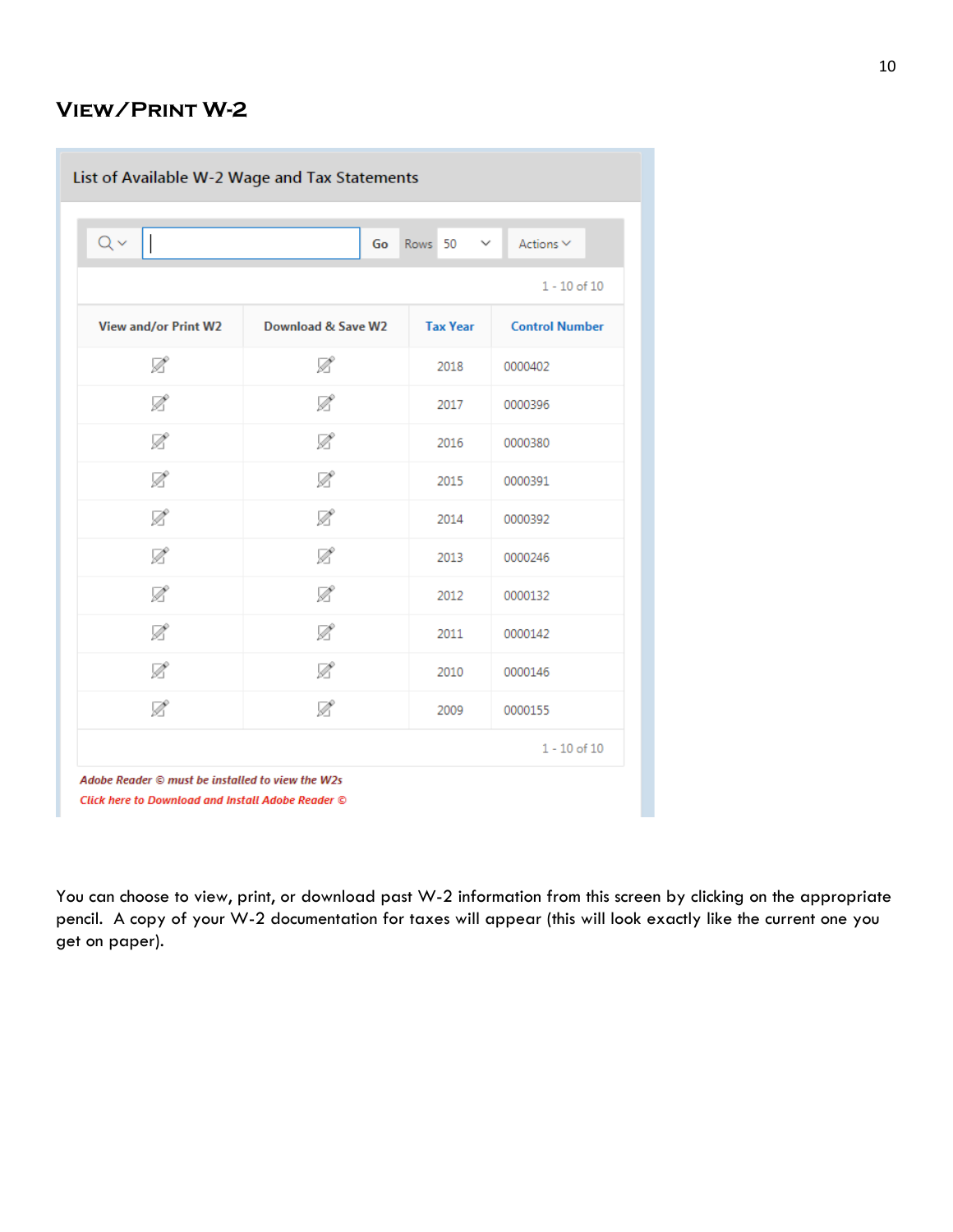

Notice you can create a new request, see requests that are currently in process, and view requests that have

| <b>New Leave Request</b>                         |   |                         |                 |                 |               |
|--------------------------------------------------|---|-------------------------|-----------------|-----------------|---------------|
|                                                  |   |                         |                 |                 | <b>SUBMIT</b> |
| Absences FYTD<br>4 Day(s)                        |   |                         |                 |                 |               |
| Job<br>Active - ADMIN SECRETARY                  |   |                         |                 |                 |               |
| Leave Type<br>-- Select Leave Type --            |   |                         |                 |                 |               |
| Reason                                           |   |                         |                 |                 |               |
| Start Date (MM/DD/YYYY)                          | 曲 | <b>Start Time</b><br>01 | 00 <sup>1</sup> | AM <sup>3</sup> |               |
| End Date (MM/DD/YYYY)                            | 曲 | <b>End Time</b><br>01   | $00\,$          | $AM$ $\sim$     |               |
| Leave Requested In Day(s)                        |   | .000                    |                 |                 |               |
| Phone Where You Can be Reached<br>(740) 624-3782 |   |                         |                 |                 |               |
| <b>Full Notification</b>                         |   |                         |                 |                 |               |

been processed and either approved or denied.

#### **If you click on Create New Request, the following screen appears:**

The **Job** default should be your primary position – staff with supplemental contracts may also have another position show in the drop down box – make sure you choose the primary position.

Select the **Leave Type** (ex. sick leave, personal leave, jury duty) and **Sub Category** (ex. appointment, personal illness, death in family, etc) you are requesting from the drop down boxes.

**Note:** Once you select a Leave Type your current balance (before this request) will show.

#### **Start and End Dates and Times**:

**If you are taking 1 full day** – the start and end date will be the same and the times will reflect the start and end times of a normal work day.

**If you are taking a half day** – the start and end date will be the same, and the times should reflect your a.m. or p.m. times of absence.

**If you are taking multiple days off in one wee**k – put in appropriate start and end dates, and the times will reflect your normal work day.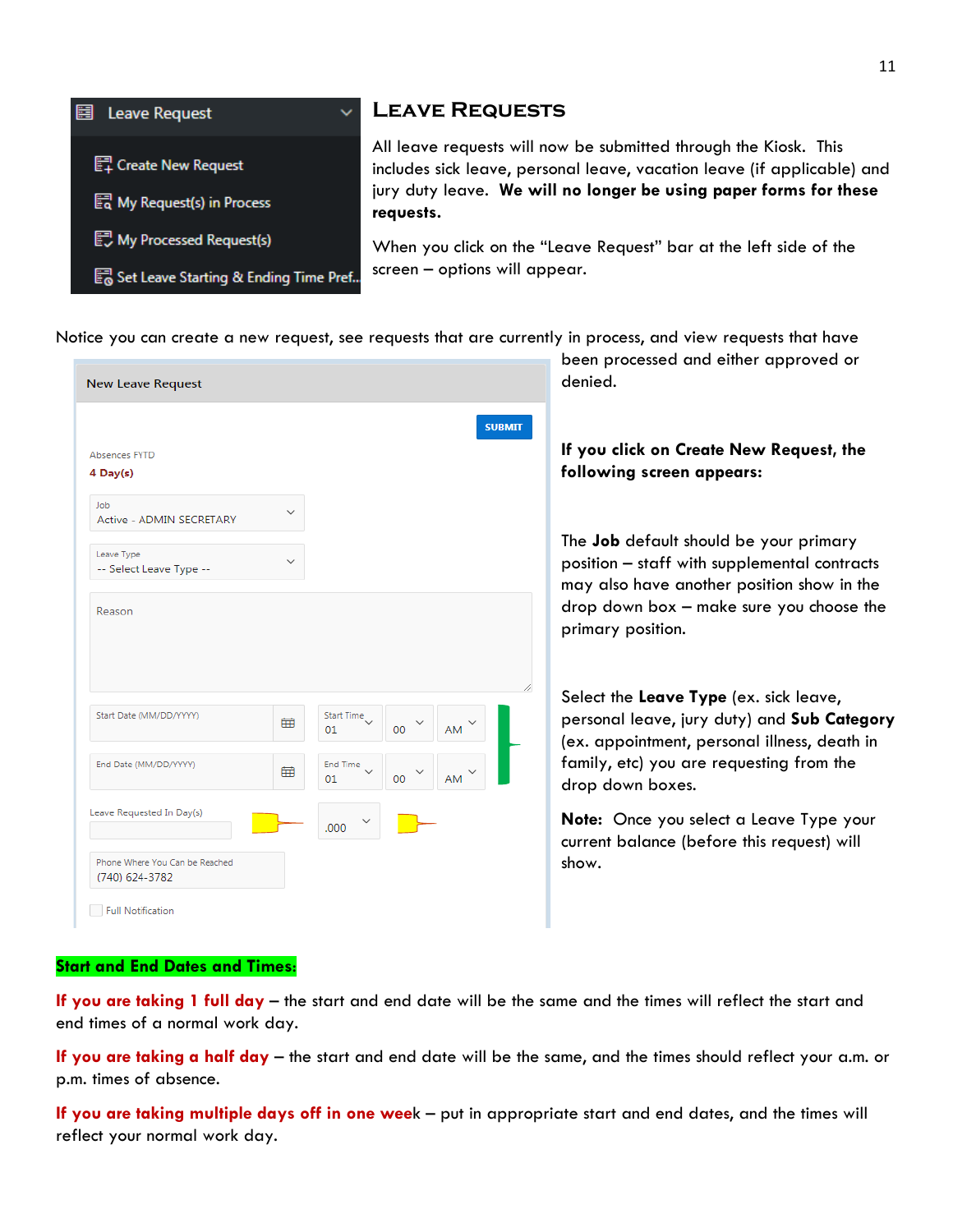#### **Leave Requested In Days**:

**If you are taking 1 full day** – place a 1 in this box.

**If you are taking a half day** – select .500 in the drop down box that currently shows .000.

**If you are taking multiple days off in one week** – put the total number of days you are requesting off.

| Comments pertaining to this Leave Request |                     |                                                                                                                                                                       |                                 | If you have additional documentation to<br>attach, you can Select File(s) to Attach at the<br>bottom and upload your documents.                       |
|-------------------------------------------|---------------------|-----------------------------------------------------------------------------------------------------------------------------------------------------------------------|---------------------------------|-------------------------------------------------------------------------------------------------------------------------------------------------------|
|                                           |                     |                                                                                                                                                                       |                                 | Once all is completed, click on <b>SUBMIT</b>                                                                                                         |
| Substitute<br>Needed?                     |                     | Enter the name(s) and contact information, if available, for any possible<br>Substitute(s) you would like to have called.<br>Also, enter any NOTES to the Substitute. |                                 | At this time, a second screen may appear<br>showing Monday through Friday with spaces<br>in which you mark the days you will be out<br>and the times. |
| Supervisor's Name:                        | Supervisor's Email: |                                                                                                                                                                       |                                 | Click on Submit. A green box will appear                                                                                                              |
| JAMES T CAMPBELL jcampbell@tvschools.org  |                     |                                                                                                                                                                       |                                 | at the top of the screen letting you know your                                                                                                        |
|                                           |                     |                                                                                                                                                                       |                                 | leave form has been submitted.                                                                                                                        |
| Request Status:                           |                     |                                                                                                                                                                       |                                 |                                                                                                                                                       |
| <b>Initiated</b>                          |                     |                                                                                                                                                                       |                                 |                                                                                                                                                       |
| Cancel<br>Clear                           |                     |                                                                                                                                                                       | <b>SUBMIT</b>                   | Your form is then routed to your supervisor<br>and superintendent for approval.                                                                       |
| File(s) to Attach                         |                     |                                                                                                                                                                       |                                 |                                                                                                                                                       |
|                                           |                     |                                                                                                                                                                       | <b>Select File(s) to Attach</b> |                                                                                                                                                       |
| <b>Q Employee Kiosk Documentation</b>     |                     |                                                                                                                                                                       |                                 |                                                                                                                                                       |
|                                           |                     | Set Default "Start Time" and "End Time" for                                                                                                                           |                                 |                                                                                                                                                       |
| R Profile                                 |                     | <b>Leave Requests</b>                                                                                                                                                 |                                 | Set Default "Start Time" and "End Time" for                                                                                                           |
| <b>B</b> Position Details                 |                     |                                                                                                                                                                       |                                 | <b>Leave Requests</b> $-$ to set a default start/leave                                                                                                |
| <b>2</b> Payslip                          |                     | <b>Starting Time</b><br><b>Ending Time</b><br>08<br>04<br>℗                                                                                                           |                                 | time click on Leave Request and then click on Set<br>Leave Starting and Ending Time Preferences                                                       |
| nh Leave Balances                         |                     | $00\,$<br><b>PM</b><br>AM<br>00                                                                                                                                       |                                 |                                                                                                                                                       |
| Pur View/Print W-2                        |                     |                                                                                                                                                                       |                                 |                                                                                                                                                       |
| <b>■</b> Leave Request                    | $\checkmark$        | Clear DEFAULT Time Preferences                                                                                                                                        |                                 |                                                                                                                                                       |
| <b>E</b> Create New Request               |                     | <b>Set DEFAULT Time Preferences</b>                                                                                                                                   |                                 |                                                                                                                                                       |
| My Request(s) in Process                  |                     |                                                                                                                                                                       |                                 |                                                                                                                                                       |
| <b>記</b> My Processed Request(s)          |                     |                                                                                                                                                                       |                                 |                                                                                                                                                       |
| Set Leave Starting & Ending Time Pref     |                     |                                                                                                                                                                       |                                 |                                                                                                                                                       |
|                                           |                     |                                                                                                                                                                       |                                 |                                                                                                                                                       |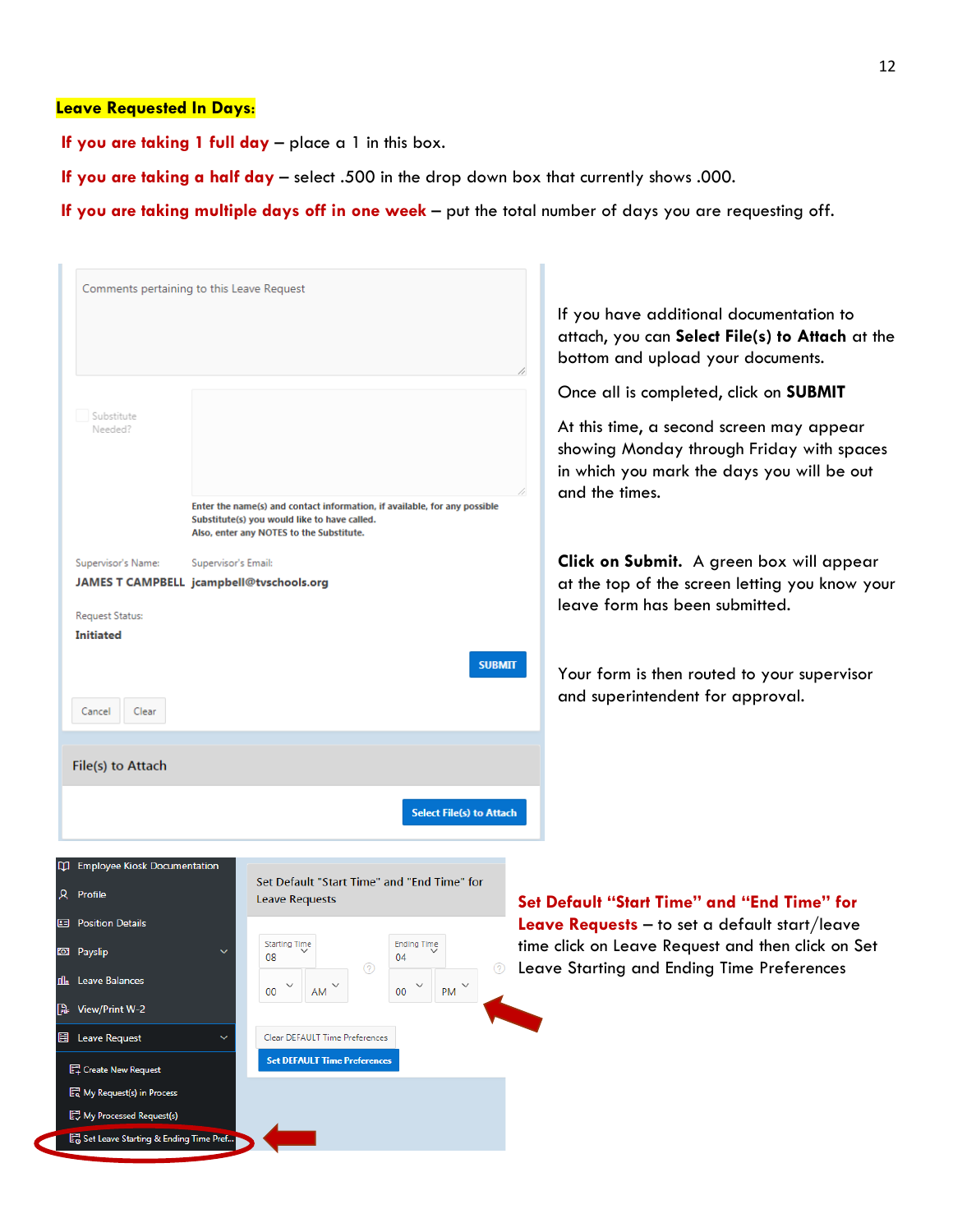You can view the progress of your leave request by going back to the list at the left of the screen and clicking on any of the Leave Request selections.

#### **The following is an example of a Processed Request**

|                | Approved & Exported Leave Request(s)            |               |                                        |                                          |                     |                 |                                    |                                        |                              |                              |                       |                               |
|----------------|-------------------------------------------------|---------------|----------------------------------------|------------------------------------------|---------------------|-----------------|------------------------------------|----------------------------------------|------------------------------|------------------------------|-----------------------|-------------------------------|
| $Q \vee$       |                                                 |               | Go                                     | Actions $\vee$                           |                     |                 |                                    |                                        |                              |                              |                       |                               |
|                | <b>View</b><br><b>Approval</b><br><b>Status</b> | $\mathscr{O}$ | \$<br>Job<br><b>Description</b>        | Leave<br><b>Type</b><br><b>Requested</b> | <b>Sub-Category</b> | <b>Status</b>   | <b>Substitute</b><br><b>Needed</b> | Last<br><b>Activity</b><br><b>Date</b> | <b>Start Date</b><br>JΞ      | <b>End Date</b>              | <b>Total</b><br>Leave | Create<br><b>Cancellation</b> |
| <b>Details</b> | 增                                               |               | <b>ADMIN</b>                           | Personal                                 | ٠                   | <b>Approved</b> | Yes                                | 10/18/2019                             | 12/03/2019                   | 12/03/2019                   | 1.000                 |                               |
|                |                                                 |               | <b>SECRETARY</b>                       | Leave                                    |                     |                 |                                    | 03:05 PM                               | 08:00 AM                     | 04:00 PM                     | Day(s)                |                               |
|                | Cancelled & Rejected Leave Request(s)           |               | Go                                     | Actions $\vee$                           |                     |                 |                                    |                                        |                              |                              |                       |                               |
| $Q \vee$       |                                                 |               |                                        |                                          |                     |                 |                                    |                                        |                              |                              |                       |                               |
|                | <b>View</b><br><b>Approval</b><br><b>Status</b> | $\mathcal{O}$ | \$<br><b>Job</b><br><b>Description</b> | Leave<br><b>Type</b><br><b>Requested</b> | <b>Sub-Category</b> |                 | <b>Status</b>                      | <b>Substitute</b><br><b>Needed</b>     | Last<br><b>Activity Date</b> | <b>Start Date</b> ↓ <i>=</i> | <b>End Date</b>       | <b>Total</b><br>Leave         |

**Notice the screen gives you approved leave requests as well as cancelled or rejected leave requests. By clicking on the magnifying glass you can sort by any or all columns**

**You may also look at your requested leaves in a calendar view by clicking on Leave Calendar(s) to the left.**

| Next ><br>$\langle$ Previous<br>Weekly<br><b>Daily</b><br><b>Today</b><br>For Building(s):<br><b>Tri-Valley Local SD</b> |        |         |                             |                             |        |          |  |  |
|--------------------------------------------------------------------------------------------------------------------------|--------|---------|-----------------------------|-----------------------------|--------|----------|--|--|
|                                                                                                                          |        |         | October 2019                |                             |        |          |  |  |
| Sunday                                                                                                                   | Monday | Tuesday | Wednesday                   | Thursday                    | Friday | Saturday |  |  |
| 29                                                                                                                       | 30     | 01      | 02                          | 03                          | 04     | 05       |  |  |
|                                                                                                                          |        |         | Jennings, Barbara {.5 - SI} | Jennings, Barbara {.5 - SI} |        |          |  |  |
| 06                                                                                                                       | 07     | 08      | 09                          | 10                          | $11\,$ | 12       |  |  |
| 13                                                                                                                       | 14     | 15      | 16                          | 17                          | 18     |          |  |  |
| 20                                                                                                                       | 21     | 22      | 23                          | 24                          | 25     | 26       |  |  |
| 27                                                                                                                       | 28     | 29      | 30                          | 31                          | 01     | 02       |  |  |

If your leave request shows up in **green, it has been approved**. If it shows up in **red, it has not yet been approved**. If it does not show up at all, it has been denied and you will receive an email notification.